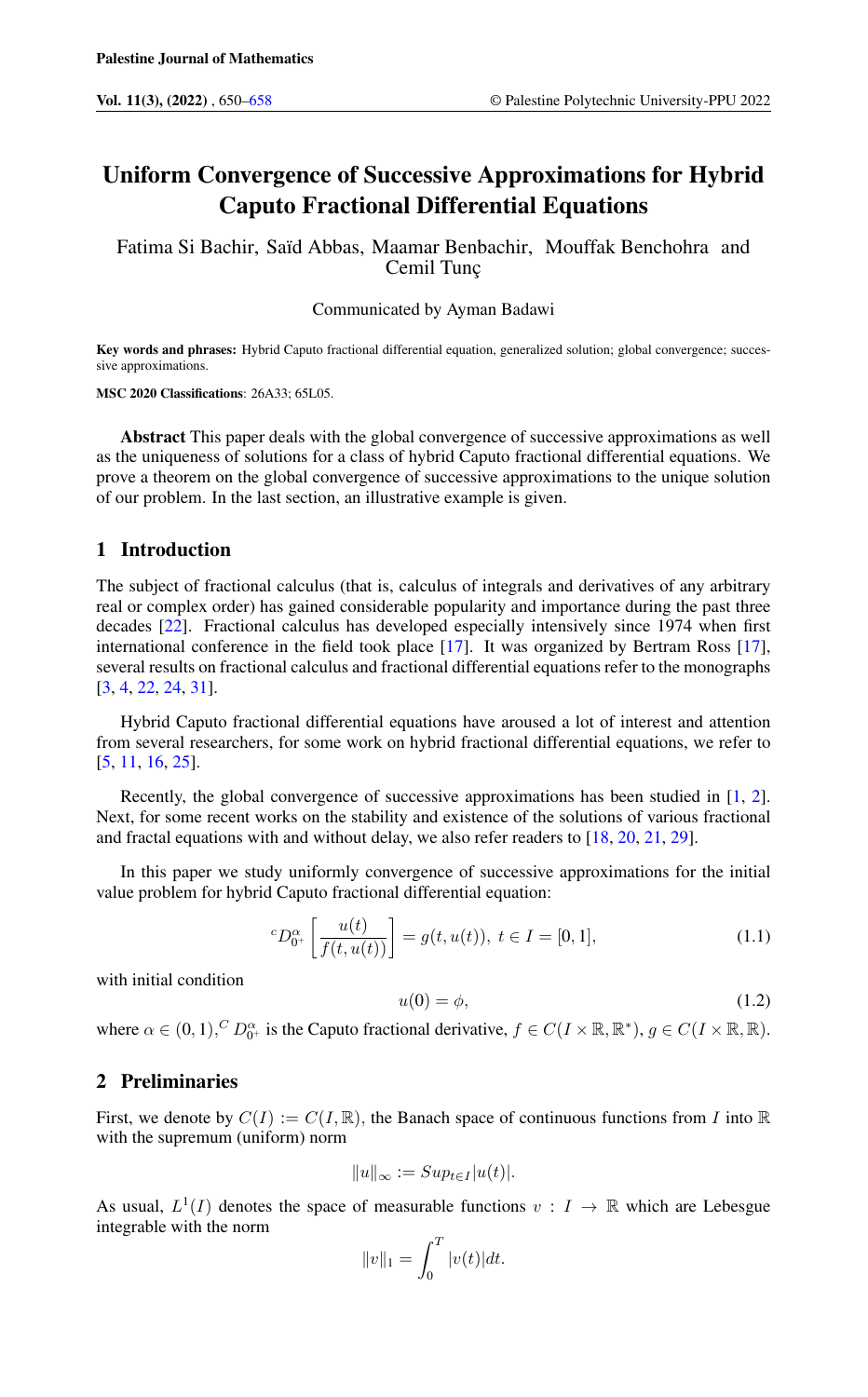Now,we will give some essentials definitions and lemmas of fractional calculus theory in this work .

**Definition 2.1.** [\[22\]](#page-7-0) Let  $\alpha > 0$ , for a function  $u : [0, \infty) \to \mathbb{R}$ . The Riemann-Liouville fractional integral of order  $\alpha$  of u is defined by

$$
I_{0^+}^{\alpha}u(t) = \frac{1}{\Gamma(\alpha)} \int_0^t (t-s)^{\alpha-1} u(s) ds,
$$

provided that the right-hand side is pointwise defined on  $(0, \infty)$ .

**Definition 2.2.** [\[22\]](#page-7-0) Let  $\alpha > 0$ . The Caputo fractional derivative of order  $\alpha$  of a function u:  $(0, \infty) \rightarrow \mathbb{R}$  is given by

$$
{}^{C}D_{0^{+}}^{\alpha}u(t) = I_{0^{+}}^{n-\alpha}u^{(n)}(t) = \frac{1}{\Gamma(n-\alpha)}\int_{0}^{t}(t-s)^{n-\alpha-1}u^{(n)}(s)ds,
$$

where  $n = [\alpha] + 1$ ,  $[\alpha]$  denotes the integer part of real number  $\alpha$ , provided that the right-hand side is pointwise defined on  $(0, \infty)$ .

**Lemma 2.3.** *[\[22\]](#page-7-0) Let*  $\alpha, \beta \ge 0$ , *and*  $u \in L^1([0, 1])$ *. Then,* 

$$
I_{0^+}^{\alpha}I_{0^+}^{\beta}u(t) = I_{0^+}^{\alpha+\beta}u(t),
$$

*and*

$$
{}^{C}D_{0^+}^{\alpha}I_{0^+}^{\alpha}u(t) = u(t),
$$

*for all*  $t \in [0, 1]$ *.* 

**Lemma 2.4.** *[\[22\]](#page-7-0) Let*  $\alpha > 0, n = [\alpha] + 1$ , *then* 

<span id="page-1-1"></span>
$$
I_{0^+}^{\alpha}D_{0^+}^{\alpha}u(t) = u(t) - \sum_{k=0}^{n-1} c_k t^k, \quad c_k \in \mathbb{R}.
$$

**Lemma 2.5.** Let  $f: I \times \mathbb{R} \to \mathbb{R}^*$ ,  $g: I \times \mathbb{R} \to \mathbb{R}$  be continuous functions. Then the problem ([1](#page-0-0).1) − ([1](#page-0-1).2) *is equivalent to the integral equation*

$$
u(t) = f(t, u(t)) \left\{ \frac{\phi}{f(0, \phi)} + \frac{1}{\Gamma(\alpha)} \int_0^t (t - s)^{\alpha - 1} g(s, u(s)) ds \right\}.
$$
 (2.1)

## 3 Successive Approximations and Uniqueness Results

In this section, we will present the main result of the global convergence of successive approximation towards a unique solution of our problem.

**Definition 3.[1](#page-0-1).** By a solution of the problem  $(1.1) - (1.2)$  we mean a continuous function  $u \in$  $C(I)$  that satisfies the equation  $(1.1)$  $(1.1)$  $(1.1)$  on I and initial condition  $(1.2)$ .

Set  $I_{\sigma} := [0, \sigma T]$ ; for any  $\sigma \in [0, 1]$ . Let us introduce the following hypotheses.

- $(H_1)$  The functions  $f: I \times \mathbb{R} \to \mathbb{R}^*$  and  $g: I \times \mathbb{R} \to \mathbb{R}$  are continuous,
- $(H_2)$  There exist a constant  $\rho > 0$  and a continuous function  $w : I \times [0, \rho] \to \mathbb{R}_+$  such that  $w(t, \cdot)$ is nondecreasing for all  $t \in I$ , and the inequality

<span id="page-1-0"></span>
$$
|g(t, u) - g(t, \overline{u})| \le w(t, |u - \overline{u}|), \tag{3.1}
$$

holds for all  $t \in I$  and  $u, \overline{u} \in \mathbb{R}$  such that  $|u - \overline{u}| \leq \rho$ ,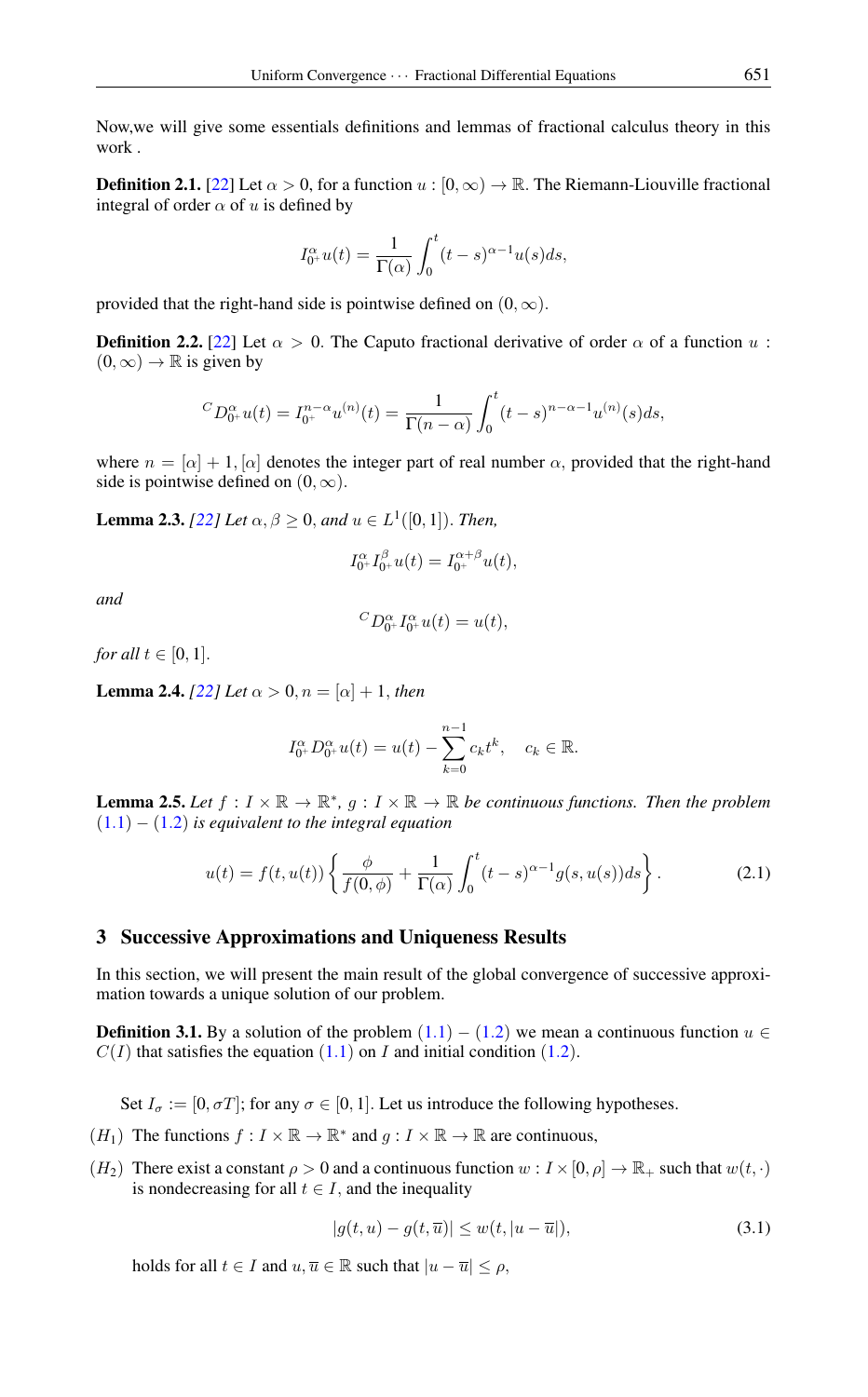(H<sub>3</sub>)  $V \equiv 0$  is the only function in  $C(I_{\lambda}, [0, \rho])$  satisfying the integral inequality

$$
V(t) \le 2 \sup_{(t,u)\in I_{\lambda}\times[0,\delta]}|f(t,u)| \left(\left|\frac{\phi}{f(0,\phi)}\right| + \sup_{(t,u)\in I_{\lambda}\times[0,\delta]}|g(t,u)|\frac{t^{\alpha} - (t-\lambda t)^{\alpha}}{\Gamma(\alpha+1)}\right)
$$
  
+ 
$$
\sup_{(t,u)\in I_{\lambda}\times[0,\delta]}|f(t,u)| \int_{0}^{\lambda t} \frac{(t-s)^{\alpha-1}}{\Gamma(\alpha)}w(s,V(s))ds,
$$
(3.2)

with  $\sigma \leq \lambda \leq 1$ .

Define the successive approximations of the problem  $(1.1) - (1.2)$  $(1.1) - (1.2)$  $(1.1) - (1.2)$  as follows:

$$
u_0(t) = \phi; \ t \in I,
$$

$$
u_{n+1}(t) = f(t, u_n(t)) \left\{ \frac{\phi}{f(0, \phi)} + \frac{1}{\Gamma(\alpha)} \int_0^t (t - s)^{\alpha - 1} g(s, u_n(s)) ds \right\}; \ t \in I.
$$

<span id="page-2-0"></span>Theorem 3.2. *Assume that the hypotheses* (H1)−(H3) *hold. Then the successive approximations*  $u_n; n \in \mathbb{N}$  are well defined and converge to the unique solution of the problem  $(1.1) - (1.2)$  $(1.1) - (1.2)$  $(1.1) - (1.2)$ *uniformly on I.*

**Proof.** Since  $u_n$  is in  $C(I)$ , there exist  $\delta > 0$  such that

$$
||u_n||_{\infty} \leq \delta.
$$

From  $(H_1)$ ; the successive approximations are defined. Now, for each  $t_1, t_2 \in I$  with  $t_1 < t_2$ , and for all  $t \in I$ ,

$$
|u_{n}(t_{2}) - u_{n}(t_{1})| \leq \left| f(t_{2}, u_{n-1}(t_{2})) \left\{ \frac{\phi}{f(0,\phi)} + \frac{1}{\Gamma(\alpha)} \int_{0}^{t_{2}} (t_{2} - s)^{\alpha-1} g(s, u_{n-1}(s) ds \right\} \right|
$$
  
\n
$$
- f(t_{1}, u_{n-1}(t_{1})) \left\{ \frac{\phi}{f(0,\phi)} + \frac{1}{\Gamma(\alpha)} \int_{0}^{t_{1}} (t_{1} - s)^{\alpha-1} g(s, u_{n-1}(s) ds \right\} \right|
$$
  
\n
$$
\leq \left| f(t_{2}, u_{n-1}(t_{2})) \left\{ \frac{\phi}{f(0,\phi)} + \frac{1}{\Gamma(\alpha)} \int_{0}^{t_{2}} (t_{2} - s)^{\alpha-1} g(s, u_{n-1}(s) ds \right\} \right|
$$
  
\n
$$
- f(t_{1}, u_{n-1}(t_{1})) \left\{ \frac{\phi}{f(0,\phi)} + \frac{1}{\Gamma(\alpha)} \int_{0}^{t_{2}} (t_{2} - s)^{\alpha-1} g(s, u_{n-1}(s) ds \right\}
$$
  
\n
$$
+ f(t_{1}, u_{n-1}(t_{1})) \left\{ \frac{\phi}{f(0,\phi)} + \frac{1}{\Gamma(\alpha)} \int_{0}^{t_{2}} (t_{2} - s)^{\alpha-1} g(s, u_{n-1}(s) ds \right\}
$$
  
\n
$$
- f(t_{1}, u_{n-1}(t_{1})) \left\{ \frac{\phi}{f(0,\phi)} + \frac{1}{\Gamma(\alpha)} \int_{0}^{t_{1}} (t_{1} - s)^{\alpha-1} g(s, u_{n-1}(s) ds \right\} \right|
$$
  
\n
$$
\leq \left| f(t_{2}, u_{n-1}(t_{2})) - f(t_{1}, u_{n-1}(t_{1})) \right| \left| \frac{\phi}{f(0,\phi)} + \frac{1}{\Gamma(\alpha)} \int_{0}^{t_{2}} (t_{2} - s)^{\alpha-1} g(s, u_{n-1}(s) ds \right|
$$
  
\n
$$
+ |f(t_{1}, u_{n-1}(t_{1}))| \left| \frac{1}{\Gamma(\alpha)} \int_{0}^{t_{1}} (t_{2} - s)^
$$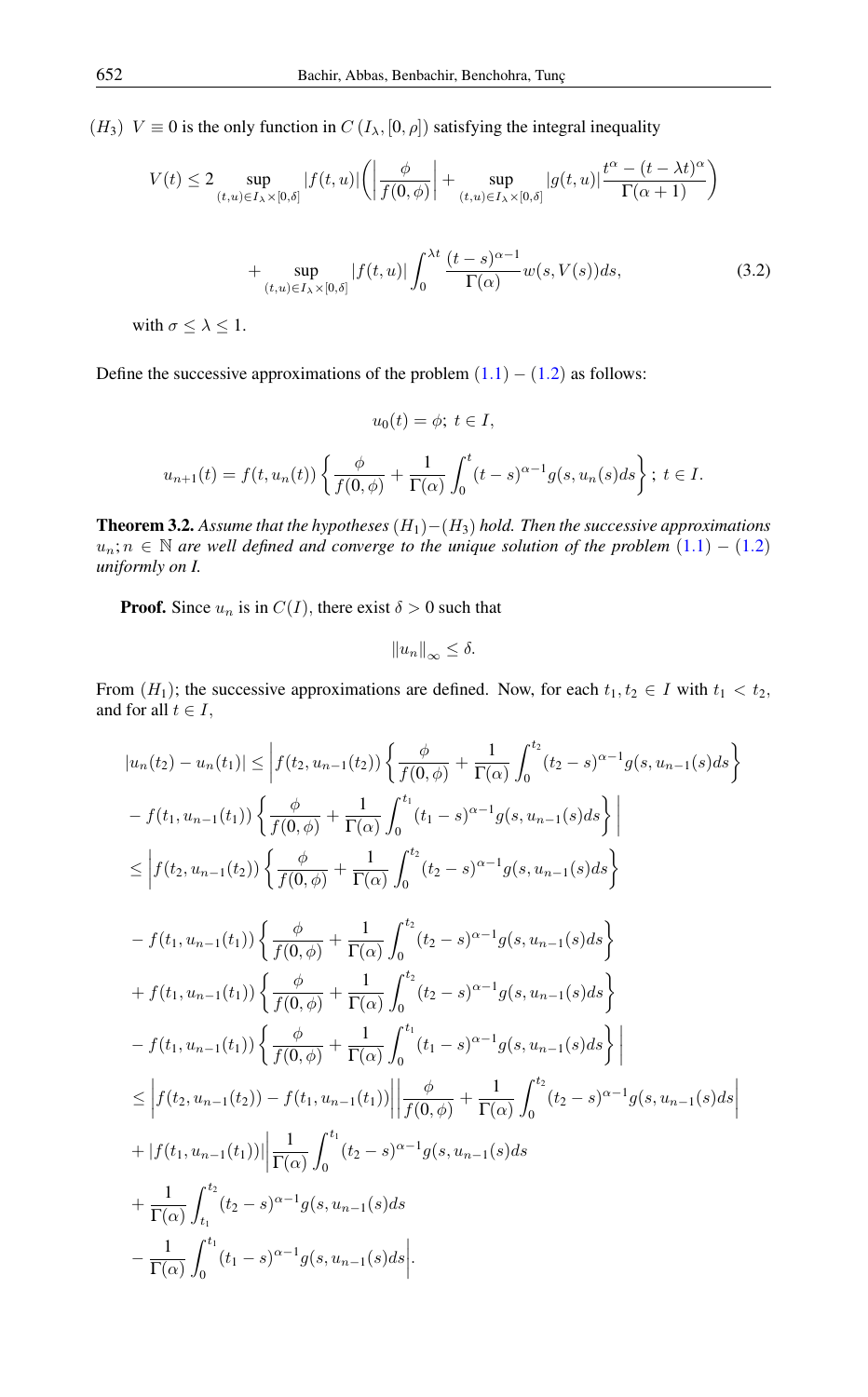Thus

$$
|u_{n}(t_{2}) - u_{n}(t_{1})| \leq \left| f(t_{2}, u_{n-1}(t_{2})) - f(t_{1}, u_{n-1}(t_{1})) \right| \frac{\phi}{f(0, \phi)}
$$
  
+ 
$$
\frac{1}{\Gamma(\alpha)} \int_{0}^{t_{2}} (t_{2} - s)^{\alpha - 1} g(s, u_{n-1}(s) ds)
$$
  
+ 
$$
sup(t, u) \in I \times [0, \delta] |f(t, u)| \frac{1}{\Gamma(\alpha)} \left| \int_{0}^{t_{1}} \left( (t_{2} - s)^{\alpha - 1} - (t_{1} - s)^{\alpha - 1} \right) g(s, u_{n-1}(s) ds \right|
$$
  
+ 
$$
\int_{t_{1}}^{t_{2}} (t_{2} - s)^{\alpha - 1} g(s, u_{n-1}(s) ds)
$$
  

$$
\leq \left| f(t_{2}, u_{n-1}(t_{2})) - f(t_{1}, u_{n-1}(t_{1})) \right| \left( \left| \frac{\phi}{f(0, \phi)} \right| + \frac{1}{\Gamma(\alpha)} \int_{0}^{t_{2}} (t_{2} - s)^{\alpha - 1} |g(s, u_{n-1}(s)| ds \right)
$$
  
+ 
$$
sup(t, u) \in I \times [0, \delta] |f(t, u)| \frac{1}{\Gamma(\alpha)} \left( \int_{0}^{t_{1}} \left| (t_{2} - s)^{\alpha - 1} - (t_{1} - s)^{\alpha - 1} \right| |g(s, u_{n-1}(s)| ds \right)
$$
  
+ 
$$
\int_{t_{1}}^{t_{2}} (t_{2} - s)^{\alpha - 1} |g(s, u_{n-1}(s)| ds)
$$
  

$$
\leq \left| f(t_{2}, u_{n-1}(t_{2})) - f(t_{1}, u_{n-1}(t_{1})) \right| \left( \left| \frac{\phi}{f(0, \phi)} \right| + \sup_{(t, u) \in I \times [0, \delta]} |g(t, u)| \int_{0}^{t_{2}} \frac{(t_{2} - s)^{\alpha - 1}}{\Gamma(\alpha)} ds \right)
$$
  
+ 
$$
sup_{(t, u) \in I \times [0, \delta]} |f(t, u)|
$$
  

$$
\times \sup_{(t, u) \in I \times [0, \delta]} |g(t, u)| \left(
$$

From the continuity of the fonction  $f$ , we obtain

$$
|u_n(t_2) - u_n(t_1)| \leq \left| f(t_2, u_{n-1}(t_2)) - f(t_1, u_{n-1}(t_1)) \right|
$$
  
\n
$$
\times \left( \left| \frac{\phi}{f(0, \phi)} \right| + \sup_{(t, u) \in I \times [0, \delta]} |g(t, u)| \frac{t_2^{\alpha}}{\Gamma(\alpha + 1)} \right)
$$
  
\n
$$
+ \sup_{(t, u) \in I \times [0, \delta]} |f(t, u)|
$$
  
\n
$$
\times \sup_{(t, u) \in I \times [0, \delta]} |g(t, u)| \left( \int_0^{t_1} \frac{|(t_2 - s)^{\alpha - 1} - (t_1 - s)^{\alpha - 1}|}{\Gamma(\alpha)} ds
$$
  
\n
$$
+ \frac{(t_2 - t_1)^{\alpha}}{\Gamma(\alpha + 1)} \right)
$$
  
\n
$$
\longrightarrow 0, \text{ as } t_1 \to t_2.
$$

Hence

$$
|u_n(t_2)-u_n(t_1)|\longrightarrow 0, \ \ as \ \ t_1\rightarrow t_2.
$$

The sup  $\{u_n(t); n \in \mathbb{N}\}\$ is equi-continuous on *I*.

Let

 $\tau := \sup \{ \sigma \in [0, 1] : \{ u_n(t) \}$  converges uniformly on  $I_{\sigma} \}.$ 

If  $\tau = 1$ , then we have the global convergence of successive approximations. Suppose that  $\tau$  < 1, then this sequence is equi-continuous, so it converges uniformly to a continuous function  $\tilde{u}(t)$ . If we prove that there exists  $\lambda \in (\tau, 1]$  such that  $\{u_n(t)\}$  converges uniformly on  $I_\lambda$ , this will yield a contradiction.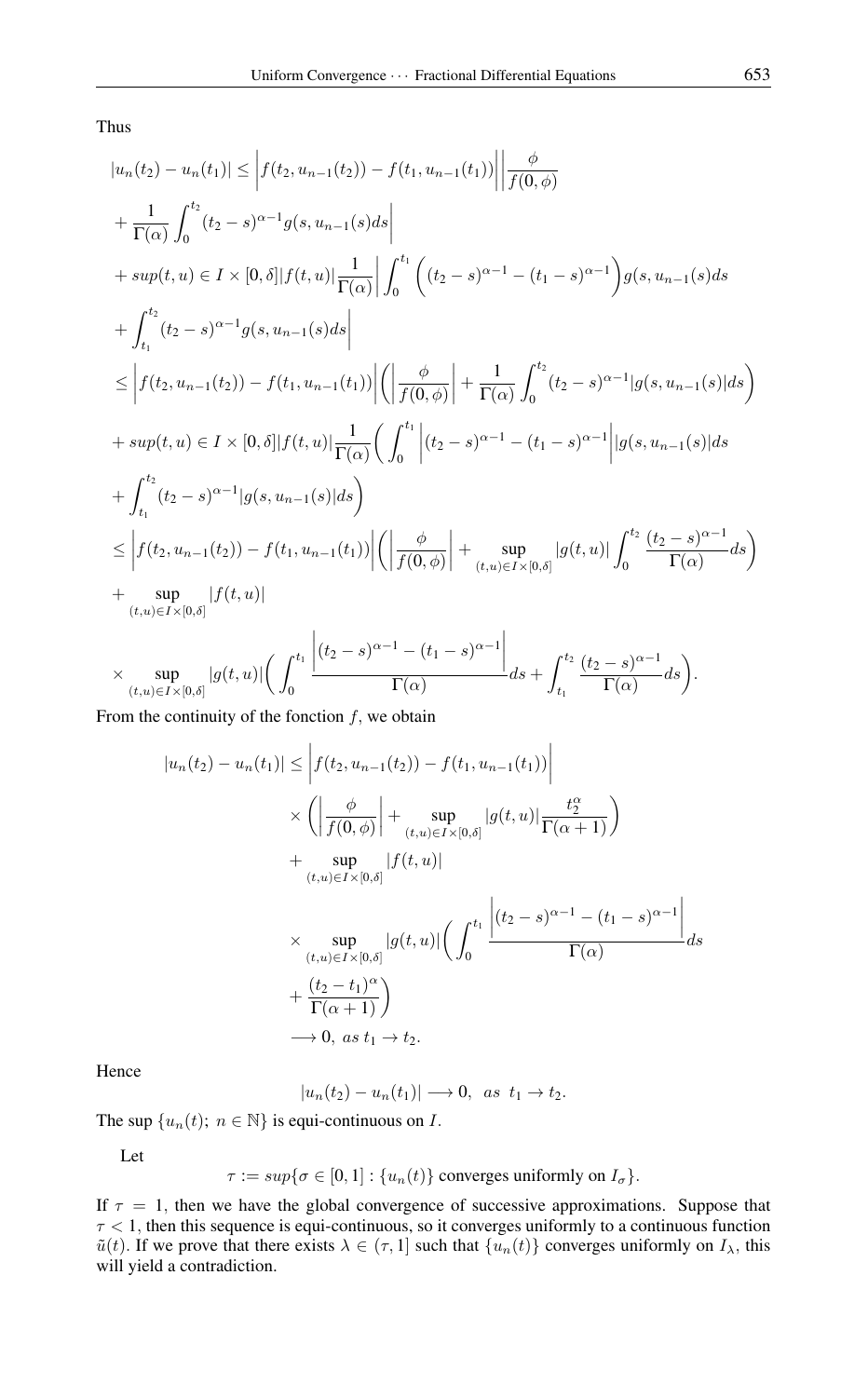Put  $u(t) = \tilde{u}(t)$ ; for  $t \in I_{\tau}$ . From  $(H_2)$ , there exist a constant  $\rho > 0$  and a continuous function  $w: I \times [0, \rho] \to \mathbb{R}_+$  satisfying inequality [\(3.1\)](#page-1-0). Also, there exist  $\lambda \in [\tau, 1]$  and  $n_0 \in \mathbb{N}$ , such that, for all  $t \in I_\lambda$  and  $n, m > n_0$ , we have

$$
|u_n(t) - u_m(t)| \le \rho.
$$

For any  $t \in I_\lambda$ , put

$$
V^{(n,m)}(t) = sup|u_n(t) - u_m(t)|,
$$

$$
V_k(t) = \sup_{n,m \geq k} V^{(n,m)}(t).
$$

Since the sequence  $V_k(t)$  is non-increasing, it is convergent to a function  $V(t)$  for each  $t \in I_\lambda$ . From the equi-continuity of  ${V_k(t)}$  it follows that  $Lim_{k\to\infty}V_k(t) = V(t)$  uniformly on  $I_\lambda$ . Furthermore, for  $t \in I_\lambda$  and  $n, m \geq k$ , we have

$$
V^{(n,m)}(t) = sup|u_n(t) - u_m(t)|
$$
  
\n
$$
\le sup_{s \in [0,t]} |u_n(s) - u_m(s)|
$$
  
\n
$$
\le \left| f(t, u_{n-1}(t)) \left\{ \frac{\phi}{f(0,\phi)} + \frac{1}{\Gamma(\alpha)} \int_0^t (t-s)^{\alpha-1} g(s, u_{n-1}(s)) ds \right\} \right|
$$
  
\n
$$
- f(t, u_{m-1}(t)) \left\{ \frac{\phi}{f(0,\phi)} + \frac{1}{\Gamma(\alpha)} \int_0^t (t-s)^{\alpha-1} g(s, u_{m-1}(s)) ds \right\} \right|.
$$

Then,

$$
V^{(n,m)}(t) = |u_n(t) - u_m(t)|
$$
  
\n
$$
\leq \left| f(t, u_{n-1}(t)) \left\{ \frac{\phi}{f(0, \phi)} + \frac{1}{\Gamma(\alpha)} \int_0^t (t-s)^{\alpha-1} g(s, u_{n-1}(s) ds \right\} \right\}
$$
  
\n
$$
- f(t, u_{m-1}(t)) \left\{ \frac{\phi}{f(0, \phi)} + \frac{1}{\Gamma(\alpha)} \int_0^t (t-s)^{\alpha-1} g(s, u_{n-1}(s) ds \right\}
$$
  
\n
$$
+ f(t, u_{m-1}(t)) \left\{ \frac{\phi}{f(0, \phi)} + \frac{1}{\Gamma(\alpha)} \int_0^t (t-s)^{\alpha-1} g(s, u_{n-1}(s) ds \right\}
$$
  
\n
$$
- f(t, u_{m-1}(t)) \left\{ \frac{\phi}{f(0, \phi)} + \frac{1}{\Gamma(\alpha)} \int_0^t (t-s)^{\alpha-1} g(s, u_{m-1}(s) ds \right\} \right|
$$
  
\n
$$
\leq \left| f(t, u_{n-1}(t)) - f(t, u_{m-1}(t)) \right| \left| \frac{\phi}{f(0, \phi)} + \frac{1}{\Gamma(\alpha)} \int_0^t (t-s)^{\alpha-1} g(s, u_{n-1}(s) ds \right|
$$
  
\n
$$
+ |f(t, u_{m-1}(t))|
$$
  
\n
$$
\times \left| \frac{1}{\Gamma(\alpha)} \int_0^t (t-s)^{\alpha-1} g(s, u_{n-1}(s) ds - \frac{1}{\Gamma(\alpha)} \int_0^t (t-s)^{\alpha-1} g(s, u_{m-1}(s) ds \right|).
$$

Thus

$$
V^{(n,m)}(t) = |u_n(t) - u_m(t)|
$$
  
\n
$$
\leq \left| f(t, u_{n-1}(t)) - f(t, u_{m-1}(t)) \right| \left( \left| \frac{\phi}{f(0, \phi)} \right| + \frac{1}{\Gamma(\alpha)} \int_0^t (t - s)^{\alpha - 1} |g(s, u_{n-1}(s)| ds) + |f(t, u_{m-1}(t))| \left| \int_0^t \frac{(t - s)^{\alpha - 1}}{\Gamma(\alpha)} |g(s, u_{n-1}(s) - g(s, u_{m-1}(s))| ds \right|
$$
  
\n
$$
\leq \left| f(t, u_{n-1}(t)) - f(t, u_{m-1}(t)) \right| \left( \left| \frac{\phi}{f(0, \phi)} \right| + \sup_{(t, u) \in I_\lambda \times [0, \delta]} |g(t, u)| \int_0^t \frac{(t - s)^{\alpha - 1}}{\Gamma(\alpha)} ds \right|
$$
  
\n+ 
$$
\sup_{(t, u) \in I_\lambda \times [0, \delta]} |f(t, u)| \int_0^t \frac{(t - s)^{\alpha - 1}}{\Gamma(\alpha)} |g(s, u_{n-1}(s) - g(s, u_{m-1}(s))| ds.
$$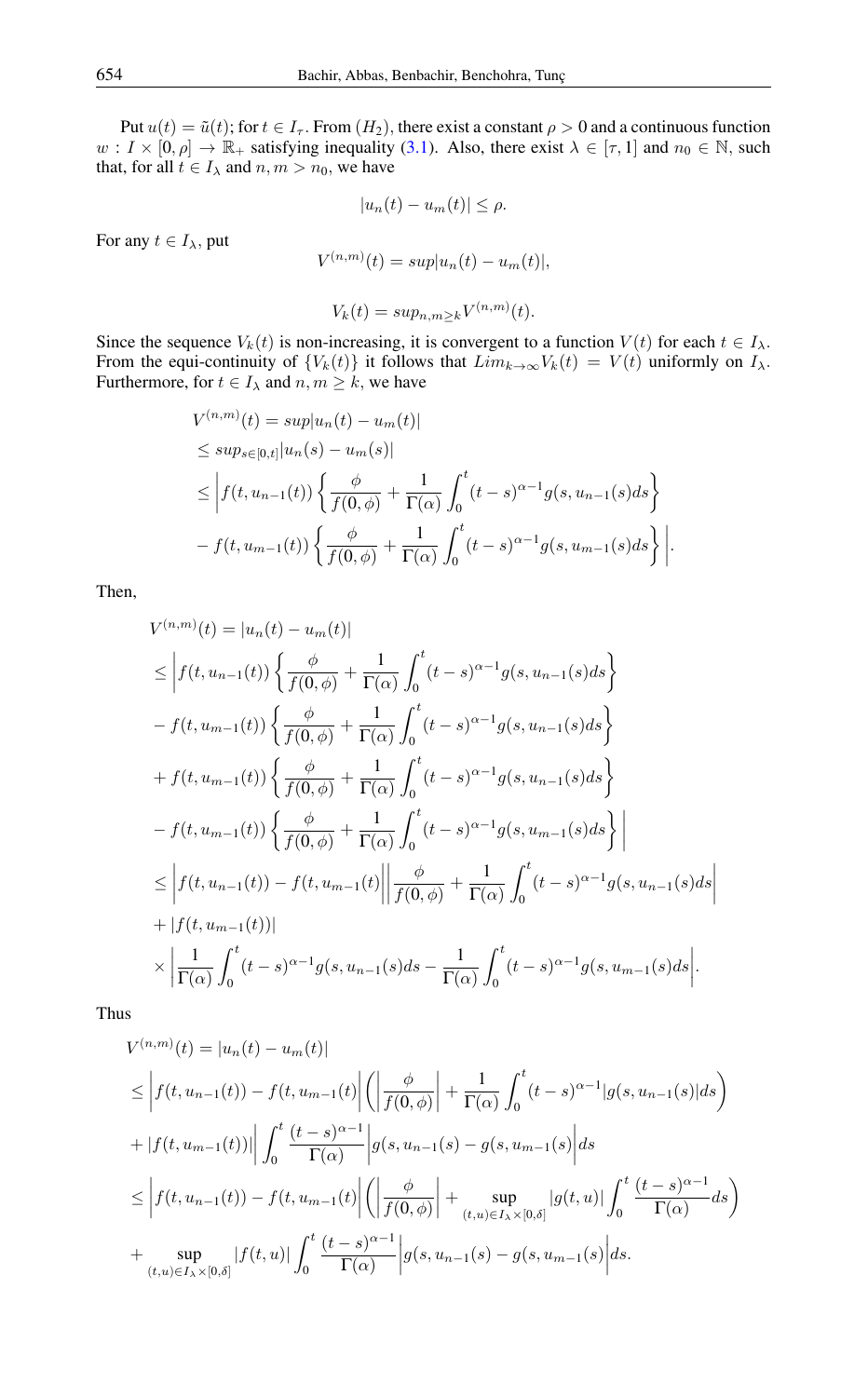This gives

$$
V^{(n,m)}(t) = |u_n(t) - u_m(t)|
$$
  
\n
$$
\leq 2 \sup_{(t,u) \in I_\lambda \times [0,\delta]} |f(t,u)| \left( \left| \frac{\phi}{f(0,\phi)} \right| + \sup_{(t,u) \in I_\lambda \times [0,\delta]} |g(t,u)| \int_0^{\lambda t} \frac{(t-s)^{\alpha-1}}{\Gamma(\alpha)} ds \right)
$$
  
\n
$$
+ \sup_{(t,u) \in I_\lambda \times [0,\delta]} |f(t,u)| \int_0^{\lambda t} \frac{(t-s)^{\alpha-1}}{\Gamma(\alpha)} |g(s, u_{n-1}(s) - g(s, u_{m-1}(s))| ds.
$$

Next, by  $(3.1)$  we get

$$
V^{(n,m)}(t) \leq 2 \sup_{(t,u)\in I_{\lambda}\times[0,\delta]}|f(t,u)|\left(\left|\frac{\phi}{f(0,\phi)}\right| + \sup_{(t,u)\in I_{\lambda}\times[0,\delta]}|g(t,u)|\frac{t^{\alpha} - (t-\lambda t)^{\alpha}}{\Gamma(\alpha+1)}\right)
$$
  
+ 
$$
\sup_{(t,u)\in I_{\lambda}\times[0,\delta]}|f(t,u)|\int_{0}^{\lambda t}\frac{(t-s)^{\alpha-1}}{\Gamma(\alpha)}w(s,|u_{n-1}-u_{m-1}|)ds
$$
  

$$
\leq 2 \sup_{(t,u)\in I_{\lambda}\times[0,\delta]}|f(t,u)|\left(\left|\frac{\phi}{f(0,\phi)}\right| + \sup_{(t,u)\in I_{\lambda}\times[0,\delta]}|g(t,u)|\frac{t^{\alpha} - (t-\lambda t)^{\alpha}}{\Gamma(\alpha+1)}\right)
$$
  
+ 
$$
\sup_{(t,u)\in I_{\lambda}\times[0,\delta]}|f(t,u)|\int_{0}^{\lambda t}\frac{(t-s)^{\alpha-1}}{\Gamma(\alpha)}w(s,V^{(n-1,m-1)}(s))ds.
$$

Hence

$$
V_k(t) \le 2 \sup_{(t,u)\in I_\lambda \times [0,\delta]} |f(t,u)| \left( \left| \frac{\phi}{f(0,\phi)} \right| + \sup_{(t,u)\in I_\lambda \times [0,\delta]} |g(t,u)| \frac{t^\alpha - (t-\lambda t)^\alpha}{\Gamma(\alpha+1)} \right)
$$
  
+ 
$$
\sup_{(t,u)\in I_\lambda \times [0,\delta]} |f(t,u)| \int_0^{\lambda t} \frac{(t-s)^{\alpha-1}}{\Gamma(\alpha)} w(s,V_{k-1}(s)) ds.
$$

By the Lebesgue dominated convergence theorem we get

$$
V(t) \le 2 \sup_{(t,u)\in I_\lambda \times [0,\delta]} |f(t,u)| \left( \left| \frac{\phi}{f(0,\phi)} \right| + \sup_{(t,u)\in I_\lambda \times [0,\delta]} |g(t,u)| \frac{t^\alpha - (t-\lambda t)^\alpha}{\Gamma(\alpha+1)} \right)
$$
  
+ 
$$
\sup_{(t,u)\in I_\lambda \times [0,\delta]} |f(t,u)| \int_0^{\lambda t} \frac{(t-s)^{\alpha-1}}{\Gamma(\alpha)} w(s,V(s)) ds.
$$

Then, by  $(H_1)$  and  $(H_3)$  we get  $V \equiv 0$  on  $I_\lambda$ , which yields that  $Lim_{k\to\infty}V_k(t) = 0$  uniformly on  $I_\lambda$ . Thus  $\{u_k(t)\}_{k=1}^\infty$  is a Cauchy sequence on  $I_\lambda$ . Consequently  $\{u_k(t)\}_{k=1}^\infty$  is uniformly convergent on  $I_{\lambda}$  which yields the contradiction.

Thus  $\{u_k(t)\}_{k=1}^{\infty}$  converges uniformly on *I* to a continuous function  $u_*(t)$ . By the Lebesgue dominated convergence theorem, we get

$$
Lim_{k\to\infty}f(t,u_k(t))\left\{\frac{\phi}{f(0,\phi)} + \frac{1}{\Gamma(\alpha)}\int_0^t (t-s)^{\alpha-1}g(s,u_k(s)ds\right\}
$$
  
=  $f(t,u_*(t))\left\{\frac{\phi}{f(0,\phi)} + \frac{1}{\Gamma(\alpha)}\int_0^t (t-s)^{\alpha-1}g(s,u_*(s)ds\right\},\right.$ 

for each  $t \in I$ . This yields that  $u_*$  is a solution of the problem [\(1.1\)](#page-0-0)-[\(1.2\)](#page-0-1).

Finally, we show the uniqueness of solutions of the problem [\(1.1\)](#page-0-0)-[\(1.2\)](#page-0-1). Let  $u_1$  and  $u_2$  be two solutions of  $(2.1)$ . Put

$$
\tau := sup\{\sigma \in [0,1] : u_1(t) = u_2(t) \text{ for } t \in I_\sigma\},\
$$

and suppose that  $\tau < 1$ . There exist a constant  $\rho > 0$  and a comparison function  $w : I_{\tau} \times [0, \rho] \rightarrow$  $\mathbb{R}_+$  satisfying inequality [\(2.1\)](#page-1-1). We choose  $\lambda \in (\sigma, 1)$  such that

$$
|u_1(t)-u_2(t)|\leq \rho ;
$$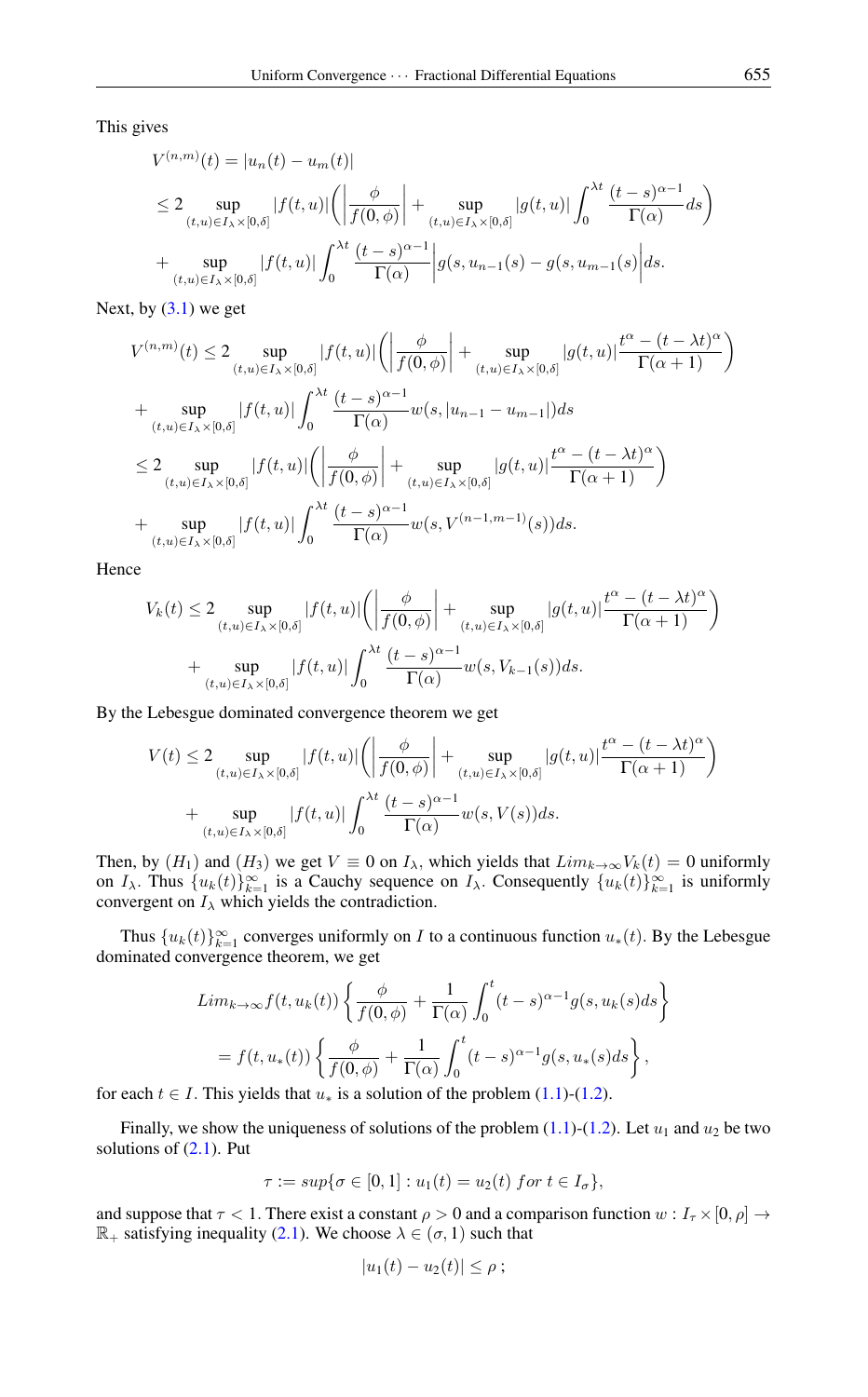for  $t \in I_\lambda$ . Then for all  $t \in I_\lambda$  we obtain

$$
|u_1(t) - u_2(t)| \le 2 \sup_{(t,u) \in I_\lambda \times [0,\delta]} |f(t,u)| \left( \left| \frac{\phi}{f(0,\phi)} \right| \right)
$$
  
+ 
$$
\sup_{(t,u) \in I_\lambda \times [0,\delta]} |g(t,u)| \int_0^{\lambda t} \frac{(t-s)^{\alpha-1}}{\Gamma(\alpha)} ds
$$
  
+ 
$$
\sup_{(t,u) \in I_\lambda \times [0,\delta]} |f(t,u)| \int_0^{\lambda t} \frac{(t-s)^{\alpha-1}}{\Gamma(\alpha)} \left| g(s, u_0(s) - g(s, u_1(s)) \right| ds
$$
  

$$
\le 2 \sup_{(t,u) \in I_\lambda \times [0,\delta]} |f(t,u)| \left( \left| \frac{\phi}{f(0,\phi)} \right| \right)
$$
  
+ 
$$
\sup_{(t,u) \in I_\lambda \times [0,\delta]} |g(t,u)| \frac{t^\alpha - (t-\lambda t)^\alpha}{\Gamma(\alpha+1)} \right)
$$
  
+ 
$$
\sup_{(t,u) \in I_\lambda \times [0,\delta]} |f(t,u)| \int_0^{\lambda t} \frac{(t-s)^{\alpha-1}}{\Gamma(\alpha)} w(s, |u_0 - u_1|) ds.
$$

Again, by  $(H_1)$  and  $(H_3)$  we get  $u_1 - u_2 \equiv 0$  on  $I_\lambda$ . This gives  $u_1 = u_2$  on  $I_\lambda$ , which yields a contradiction. Consequently,  $\tau = 1$  and the solution of the problem [\(1.1\)](#page-0-0)-[\(1.2\)](#page-0-1) is unique on I.

# 4 An Example

Consider the following Hybrid Caputo fractional differential equation

<span id="page-6-5"></span>
$$
\begin{cases} ^cD_{0^+}^{\frac{1}{2}}\left[\frac{u(t)}{\sqrt{1+|u(t)|}}\right] = \frac{te^t}{1+|u(t)|}; \ t \in [0,1],\\ u(0) = 3. \end{cases} \tag{4.1}
$$

For each  $u, \overline{u} \in \mathbb{R}$  and  $t \in [0, 1]$  we have

$$
|g(t, u) - g(t, \overline{u})| \leq t e^t (|u - \overline{u}|).
$$

This means that condition [\(3.1\)](#page-1-0) holds with any  $t \in [0,1]$ ,  $\rho > 0$  and the comparison function  $w : [0, 1] \times [0, \rho] \rightarrow [0, \infty)$  given by

$$
w(t, u) = te^t |u|.
$$

Consequently, Theorem [3.2](#page-2-0) implies that the successive approximations  $u_n$ ;  $n \in \mathbb{N}$ , defined by

$$
u_0(t) = 3; \ t \in [0, 1],
$$
  

$$
u_{n+1}(t) = f(t, u_n(t)) \left\{ \frac{3}{f(0, 3)} + \frac{1}{\Gamma(\alpha)} \int_0^t (t - s)^{\alpha - 1} g(s, u_n(s)) ds \right\}; \ t \in [0, 1],
$$

converges uniformly on  $[0, 1]$  to the unique solution of the problem  $(4.1)$ .

#### <span id="page-6-0"></span>References

- <span id="page-6-3"></span>[1] S. Abbas, A. Arara, M. Benchohra, Global convergence of successive approximations for abstract semilinear differential equations. *PanAmer. Math. J.* 29 (2019), no. 1, 17–31.
- <span id="page-6-4"></span>[2] S. Abbas, M. Benchohra, N. Hamidi, Successive approximations for the Darboux problem for implicit partial differential equations. *PanAmer. Math. J.* 28 (2018), no. 3, 1–10.
- <span id="page-6-1"></span>[3] S. Abbas, M. Benchohra and G. M. N'Guérékata, *Advanced Fractional Differential and Integral Equations*, Nova Science Publishers, New York, 2015.
- <span id="page-6-2"></span>[4] S. Abbas, M. Benchohra and G. M. N'Guérékata, *Topics in Fractional Differential Equations*, Springer, New York, 2012.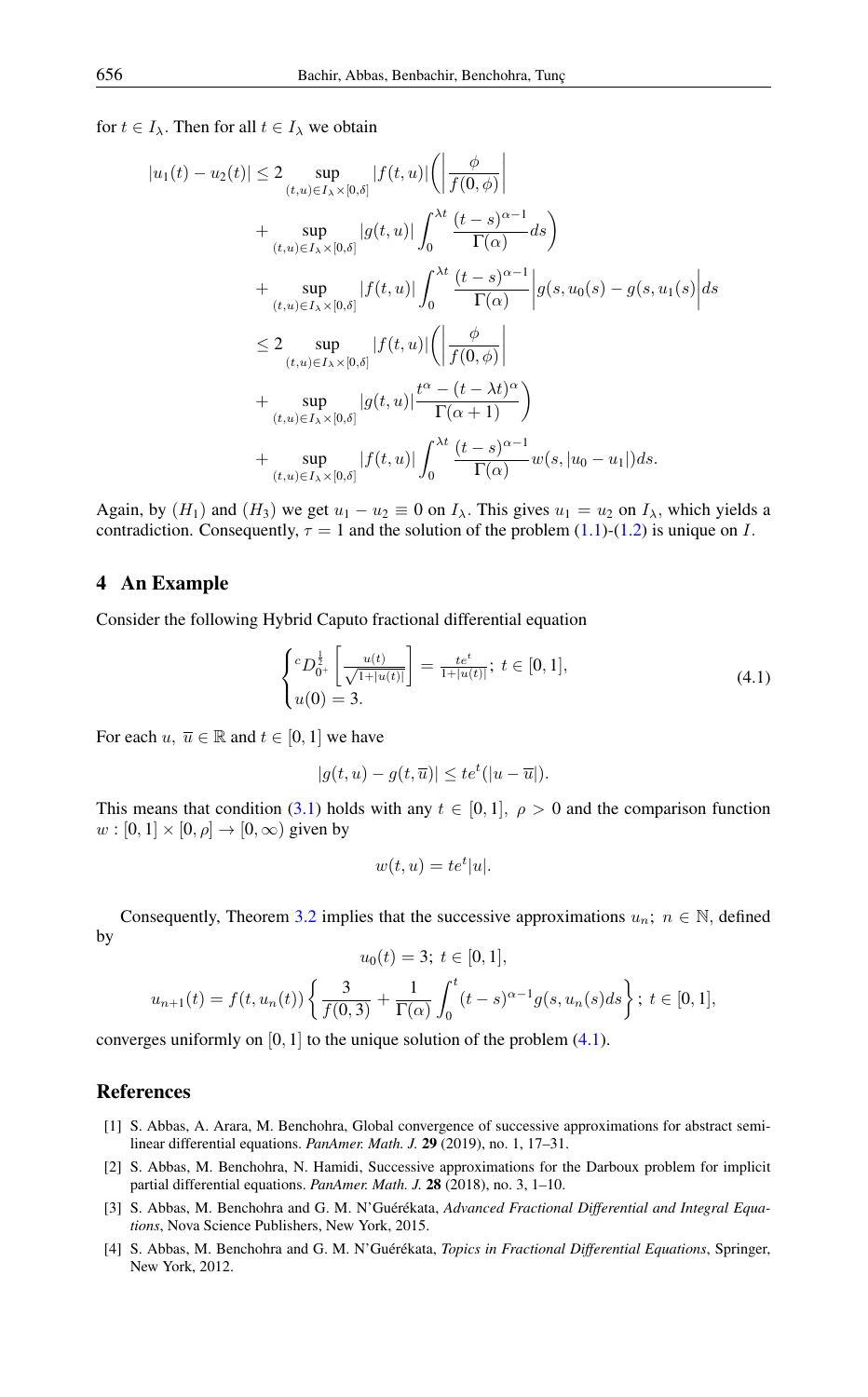- <span id="page-7-4"></span>[5] B. Ahmad, S. k. Ntouyas, J. A. Tariboon, nonlocal hybrid boundaryvalue problem of Caputo fractional integro-differential equations. *Acta Math. Sci.* 36 (2016), 1631-1640.
- [6] S. Almezel, Q. H. Ansari and M. A. Khamsi, *Topics in Fixed Point Theory*, Springer-Verlag, New York, 2014.
- [7] M. Benchohra, F. Berhoun and G M. N'Guérékata, Bounded solutions for fractional order differential equations on the half-line, *Bull. Math. Anal. Appl.* 146 (4) (2012), 62-71.
- [8] F. Browder, On the convergence of successive approximations for nonlinear functional equations, *Indag. Math.* 30 (1968), 27-35.
- [9] H. Y. Chen, Successive approximations for solutions of functional integral equations, *J. Math. Anal. Appl.* 80 (1981), 19-30.
- [10] T. Człapinski, Global convergence of successive approximations of the Darboux problem for partial func- ´ tional differential equations with infinite delay, *Opuscula Math.* 34 (2)(2014), 327-338.
- <span id="page-7-5"></span>[11] M.A. Darwish, K. Sadarngani, Existence of solutions for hybrid fractional pantograph equations. *Appl. Anal. Discret. Math.* 9 (2015), 150-167.
- [12] F. S. De Blasi, J. Myjak, Some generic properties of functional differential equations in Banach space, *J. Math. Anal. Appl.* 80 (1981), 19-30.
- [13] B.C. Dhage, V. Lakshmikantham, Basic results on hybrid differential equations. *Nonlinear Anal. Hybrid Syst.* 4 (2010), 414-424.
- [14] L. Faina, The generic property of global covergence of successive approximations for functional differential equations with infinite delay, *Commun. Appl. Anal.* 3 (1999), 219-234.
- [15] A.E.M. Herzallah , D. Baleanu, On fractional order hybrid differential equations. *Abstr. Appl. Anal.* 2014, 2014, 389386.
- <span id="page-7-6"></span>[16] K. Hilal, A. Kajouni, Boundary value problems for hybrid differential equations with fractional order. *Adv. Difference Equ.* 2015, 2015, 183.
- <span id="page-7-1"></span>[17] R. Hilfer *Applications of Fractional Calculus in Physics*. World Scientific, Germany, 2000.
- <span id="page-7-8"></span>[18] S. Hristova, C. Tunç, Stability of nonlinear Volterra integro-differential equations with Caputo fractional derivative and bounded delays. Electron. *J. Differential Equations.* Vol. 2019, 2019, Paper No. 30, 11 pp.
- [19] V. Kac and P. Cheung, *Quantum Calculus.* Springer, New York, 2002.
- <span id="page-7-9"></span>[20] H. Khan, C. Tunçç, A. Khan, Stability results and existence theorems for nonlinear delay-fractional differential equations with  $\Phi_p$ -operator. *J. Appl. Anal. Comput.* **10** (2020), no. 2, 584-597.
- <span id="page-7-10"></span>[21] H. Khan, C. Tunç, A. Khan, Green function's properties and existence theorems for nonlinear singulardelay-fractional differential equations with p-Laplacian. *Discrete Contin. Dyn. Syst. Ser. S.* 13 (2020), no. 9, 2475-2487.
- <span id="page-7-0"></span>[22] A.A. Kilbas, H. M. Srivastava, and Juan J. Trujillo, *Theory and Applications of Fractional Differential Equations*. North-Holland Mathematics Studies, 204. Elsevier Science B.V., Amsterdam, 2006.
- [23] J. Matkowski, Integrable solutions of functional equations, *Dissertationes Math.* 127 (1975), 1-68.
- <span id="page-7-2"></span>[24] S. G. Samko, A. A. Kilbas and O. I. Marichev, *Fractional Integrals and Derivatives. Theory and Applications*, Gordon and Breach, Amsterdam, 1987, Engl. Trans. from the Russian.
- <span id="page-7-7"></span>[25] S. Sun, Y. Zhao, Z.Han, Y. Li, The existence of solutions for boundary value problem of fractional hybrid differential equations. *Commun. Nonlinear Sci. Numer. Simul.* 2012, 17, 4961–4967.
- [26] V. E. Tarasov, *Fractional Dynamics: Application of Fractional Calculus to Dynamics of Particles, Fields and Media*, Springer, Heidelberg; Higher Education Press, Beijing, 2010.
- [27] J. A. Tenreiro Machado, V. Kiryakova, The chronicles of fractional calculus, *Fract. Calc. Appl. Anal.* 20 (2017), 307-336.
- [28] J.M.A. Toledano, T.D. Benavides and G.L. Acedo, *Measures of Noncompactness in Metric Fixed Point Theory*, Birkhauser, Basel, 1997.
- <span id="page-7-11"></span>[29] C. Tunç, A.K. Golmankhaneh, On stability of a class of second alpha-order fractal differential equations. *AIMS Mathematics* 5 (2020), no.3, 2126-2142.
- [30] Y. Zhao, S. Sun, Z. Han, Q. Li, Theory of fractional hybrid differential equations.*Comput. Math. Appl. 2011* 62 (2011), 1312-1324.
- <span id="page-7-3"></span>[31] Y. Zhou, *Basic Theory of Fractional Differential Equations*, World Scientific, Singapore, 2014.